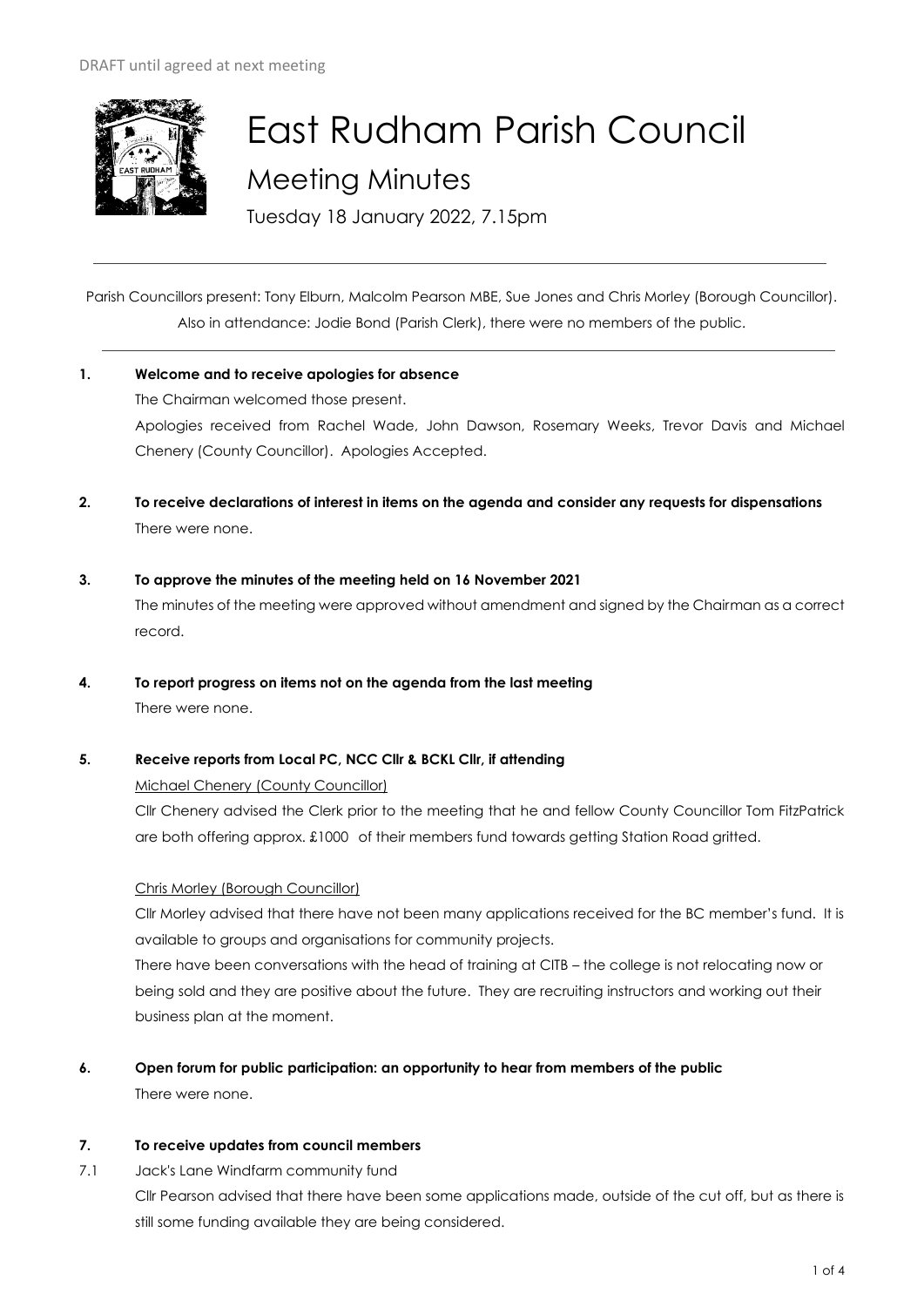#### 7.2 SAM2 & Speeding report

| November 2021               |                                    |  |  |
|-----------------------------|------------------------------------|--|--|
| Location:                   | Station Road - Northbound traffic  |  |  |
| 85 <sup>th</sup> percentile | 32.8mph                            |  |  |
| Max speed                   | 50 mph on 6 November at 18:40 hrs. |  |  |
| Vehicle volume              | 20616                              |  |  |
|                             |                                    |  |  |
| December 2021               |                                    |  |  |
| Location:                   | Vets – Westbound traffic           |  |  |
| 85 <sup>th</sup> percentile | 44mph (counts 94461)               |  |  |
| Max speed                   | 95mph on 11 December at 6:10hrs.   |  |  |
| Vehicle volume              | 113484                             |  |  |

Agreed that Clerk will forward data to local police.

#### **8. Open Spaces & Highways Issues**

- 8.1 Receive update on the allocated Post Office van space signs The barrier has now been installed and it seems to be working ok. The signage has also been installed.
- 8.2 Receive an update on the UKPN undergrounding project No further update.

#### **9. Receive an update on the Playpark**

Works have commenced and have progressed well, however due to the weather installation work will be started around Easter time. The contractor has requested a 30% deposit towards the total cost of the work, however it was discussed and AGREED to forward a deposit of £1000, due to budget restrictions. The fencing work will also go ahead once the weather is better.

#### **10. East Rudham Cemetery**

Cllr Elburn advised that the outside of the hedge has been cut and the inside hedge will be cut before the start of spring.

## 10.1 Receive an update on the concealed entrance / cemetery highways sign No further update received.

## 10.2 Receive update on the new cemetery signs

Lots of feedback has been received, some of which was concern that the new signs are rather large and tall, but the majority of comments are very positive. Councillors are also very pleased with the signs but have agreed to reduce the height of them slightly and remove the tops of the posts, so they are flush with the top of the signs. Cllr Elburn agreed to action. Cllr Pearson agreed to include an article in the newsletter about the background and history of the cemetery, including the reasoning behind the signs and awareness, also reinforcing the rules and a note about volunteers helping to tidy the site.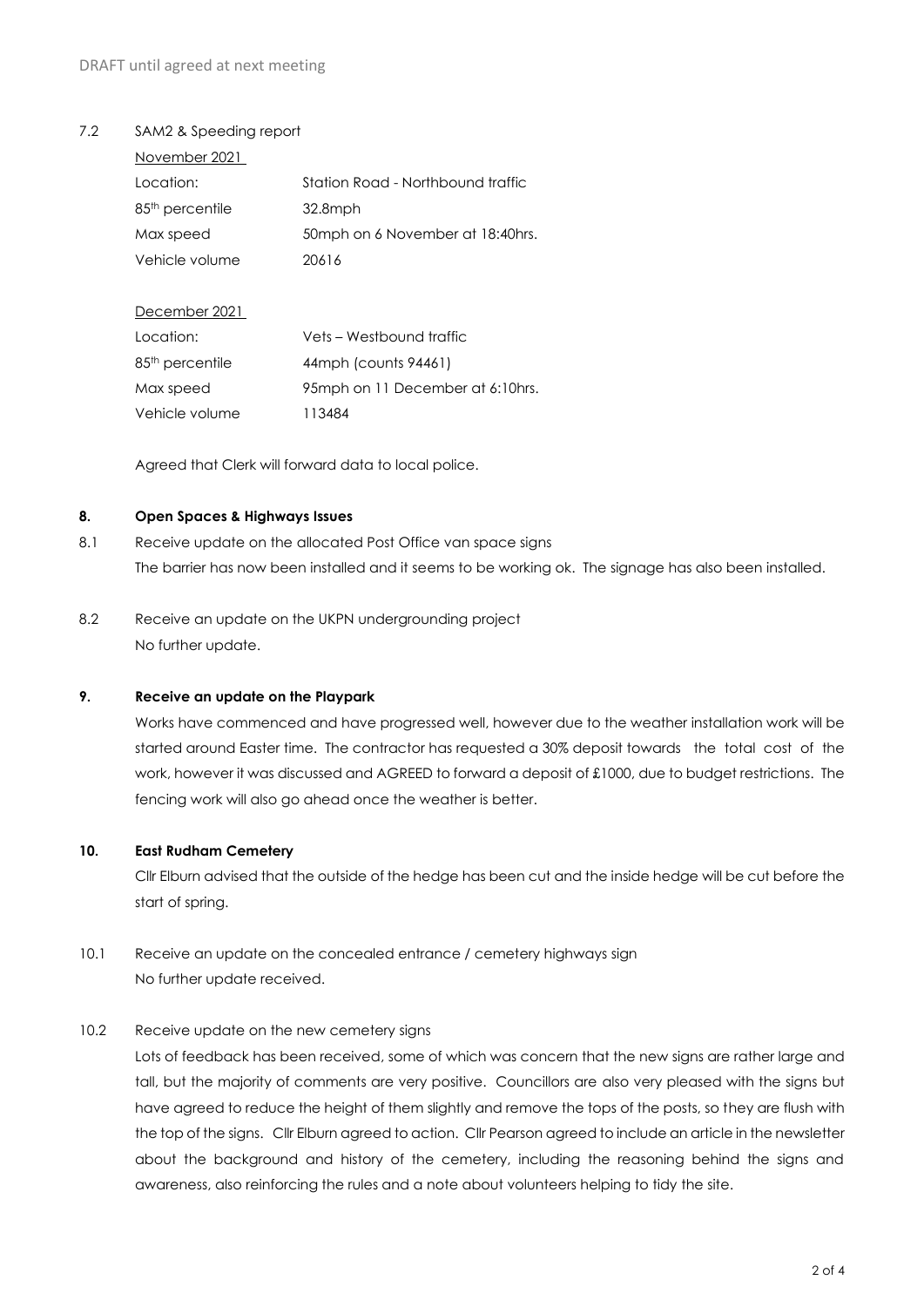#### **11. Newsletter**

Cllr Weeks would like entries to be received before our February (15<sup>th</sup>) meeting.

#### **12. Planning Matters**

12.1 To receive results of applications.

21/00182/F Broomsthorpe Hall Tatterford Road Broomsthorpe East Rudham Norfolk PE31 6TQ PC c. ent - SUPPORTS | KLWNBC decision - PERMITTED 21/01010/F | Change of use from butchers shop and premises to dwelling at J Kew Butcher PC Comment – SUPPORTS | BCKLWN decision - PENDING 21/01011/F | Construction of four Dwellings PC Comment - SUPPORTS with reservations | BCKLWN decision - PENDING 21/01012/F | Alterations and extension to dwelling at Old White Horse PC Comment – OBJECTS | BCKLWN decision - PENDING *No further update – The case officer has left the authority and the new case officer will need to have some time to go through the applications and get back to us.* 21/01678/F | Meadow Bank 40 Bagthorpe Road East Rudham King's Lynn Norfolk PE31 8RA New detached Garage & Carport, Two storey extension, replacement rear single storey extension, change of fenestration and exterior to be timber clad and rendered as shown. PC comment- SUPPORTS | BCKLWN decision - PERMITTED 21/00498/FM | Land NE of 5 Eye Lane and S of The Bungalow Fakenham Road Proposed residential development of 10 dwellings at - Amended Plans PC comment – Our previous comment remains but in addition a note is to be added that with 10 more houses with access directly onto the A148 the speed limit should be reduced from 40mph to 30mph. BCKLWN decision - PENDING 21/02172/F | 22 Bagthorpe Road East Rudham King's Lynn Norfolk PE31 8RA Two detached houses including extended access PC comment - SUPPORTS | BCKLWN decision – PENDING

- 12.2 To receive applications for consideration TPO at Land NE of 5 Eye Lane and S of The Bungalow Fakenham Road – No comment.
- **13. To receive and consider any correspondence**

Email from Citizens Advice Bureau requesting donations – Agreed to make a donation.